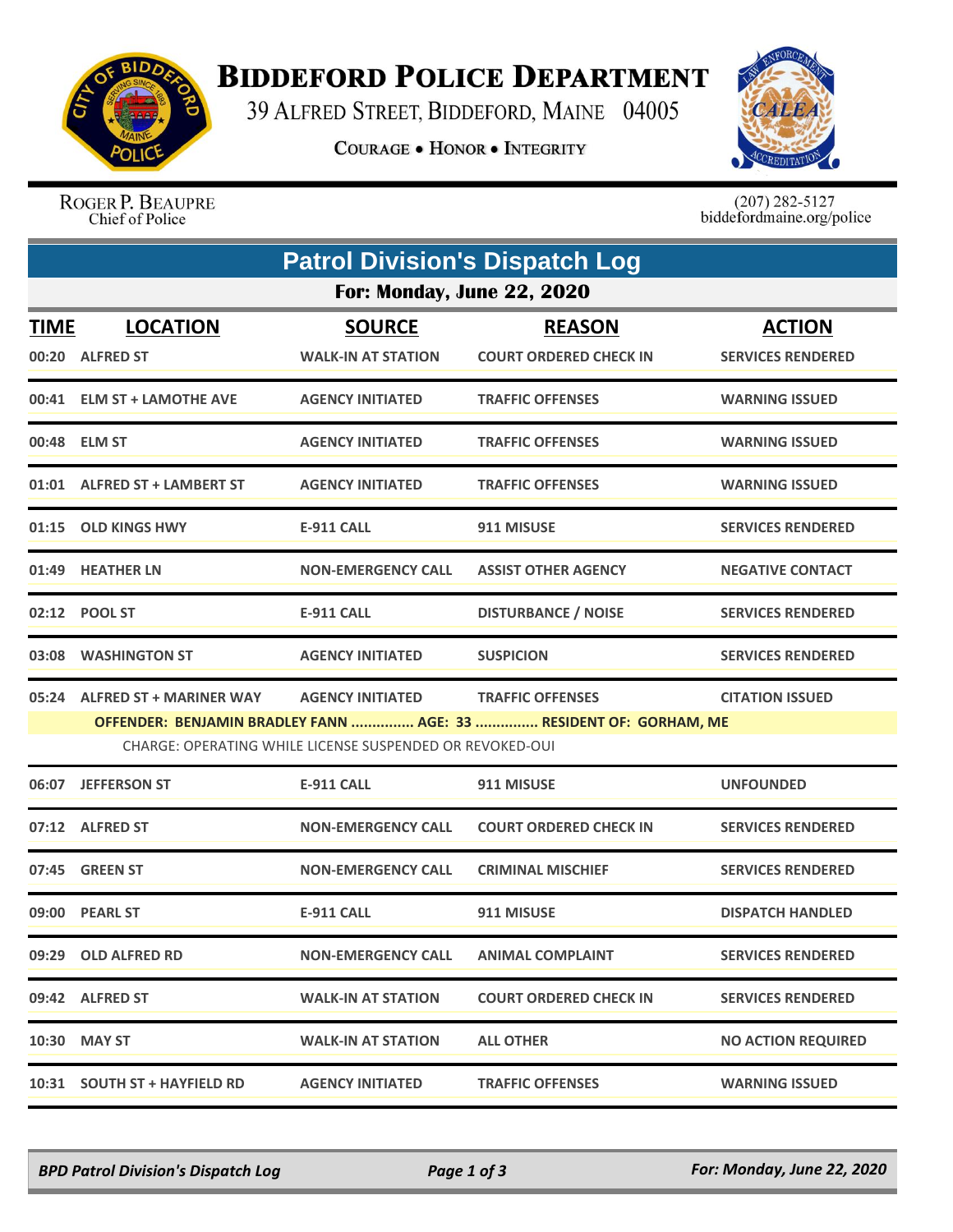| <b>TIME</b> | <b>LOCATION</b>                 | <b>SOURCE</b>             | <b>REASON</b>                    | <b>ACTION</b>                |
|-------------|---------------------------------|---------------------------|----------------------------------|------------------------------|
|             | 10:52 SOUTH ST + GLENVIEW DR    | <b>AGENCY INITIATED</b>   | <b>TRAFFIC OFFENSES</b>          | <b>VSAC ISSUED</b>           |
|             | 10:59 MAINE TPKE                | <b>E-911 CALL</b>         | 911 MISUSE                       | <b>CALL TRANSFERRED</b>      |
| 11:08       | <b>SOUTH ST + FOX HOLLOW DR</b> | <b>AGENCY INITIATED</b>   | <b>TRAFFIC OFFENSES</b>          | <b>VSAC ISSUED</b>           |
|             | 11:22 SOUTH ST + HAYFIELD RD    | <b>AGENCY INITIATED</b>   | <b>TRAFFIC OFFENSES</b>          | <b>VSAC ISSUED</b>           |
|             | 11:26 FOREST ST                 | <b>NON-EMERGENCY CALL</b> | <b>THEFT</b>                     | <b>SERVICES RENDERED</b>     |
|             | 11:40 HEATHER LN                | <b>NON-EMERGENCY CALL</b> | <b>ASSIST OTHER AGENCY</b>       | <b>SERVICES RENDERED</b>     |
|             | 11:49 MAY ST + AMHERST ST       | <b>AGENCY INITIATED</b>   | <b>TRAFFIC OFFENSES</b>          | <b>WARNING ISSUED</b>        |
|             | 11:59 ALFRED ST                 | <b>E-911 CALL</b>         | 911 MISUSE                       | <b>SERVICES RENDERED</b>     |
|             | 11:59 MARBLEHEAD LN             | <b>NON-EMERGENCY CALL</b> | <b>SUSPICION</b>                 | <b>SERVICES RENDERED</b>     |
| 12:01       | <b>ALFRED ST</b>                | <b>AGENCY INITIATED</b>   | <b>TRAFFIC OFFENSES</b>          | <b>VSAC ISSUED</b>           |
|             | 12:52 ELM ST                    | <b>WALK-IN AT STATION</b> | <b>SEX OFFENDER REGISTRATION</b> | <b>REPORT TAKEN</b>          |
|             | 13:01 WILDBROOK DR              | <b>E-911 CALL</b>         | 911 MISUSE                       | <b>SERVICES RENDERED</b>     |
|             | 13:06 ALFRED ST                 | <b>NON-EMERGENCY CALL</b> | <b>CHECK WELFARE</b>             | <b>SERVICES RENDERED</b>     |
|             | <b>13:23 PIKE ST</b>            | <b>NON-EMERGENCY CALL</b> | <b>PARKING COMPLAINT</b>         | <b>NO ACTION REQUIRED</b>    |
|             | 13:24 ALFRED ST                 | <b>NON-EMERGENCY CALL</b> | <b>DISTURBANCE / NOISE</b>       | <b>SERVICES RENDERED</b>     |
|             | 13:33 HILL ST + WILSON ST       | <b>AGENCY INITIATED</b>   | <b>TRAFFIC OFFENSES</b>          | <b>WARNING ISSUED</b>        |
|             | 14:05 MILE STRETCH RD           | <b>NON-EMERGENCY CALL</b> | <b>ANIMAL COMPLAINT</b>          | <b>SERVICES RENDERED</b>     |
|             | 14:20 CLIFFORD ST               | <b>AGENCY INITIATED</b>   | <b>SEARCH WARRANT</b>            | <b>SERVICES RENDERED</b>     |
|             | 14:44 JEFFERSON ST              | <b>WALK-IN AT STATION</b> | <b>CIVIL COMPLAINT</b>           | <b>CIVIL COMPLAINT</b>       |
|             | <b>14:46 MAIN ST</b>            | <b>WALK-IN AT STATION</b> | <b>PAPERWORK</b>                 | <b>SERVICES RENDERED</b>     |
|             | <b>14:50 MAIN ST</b>            | <b>NON-EMERGENCY CALL</b> | <b>TRESPASSING</b>               | <b>SERVICES RENDERED</b>     |
|             | 15:08 JEFFERSON ST              | <b>E-911 CALL</b>         | <b>CHECK WELFARE</b>             | <b>TRANSPORT TO HOSPITAL</b> |
|             | 15:23 MAIN ST                   | <b>NON-EMERGENCY CALL</b> | <b>PAPERWORK</b>                 | <b>PAPERWORK SERVED</b>      |
|             | 15:30 MT VERNON ST              | <b>AGENCY INITIATED</b>   | <b>PARKING COMPLAINT</b>         | <b>SERVICES RENDERED</b>     |
|             | 15:33 MT VERNON ST              | <b>NON-EMERGENCY CALL</b> | <b>PARKING COMPLAINT</b>         | <b>NO ACTION REQUIRED</b>    |

*BPD Patrol Division's Dispatch Log Page 2 of 3 For: Monday, June 22, 2020*